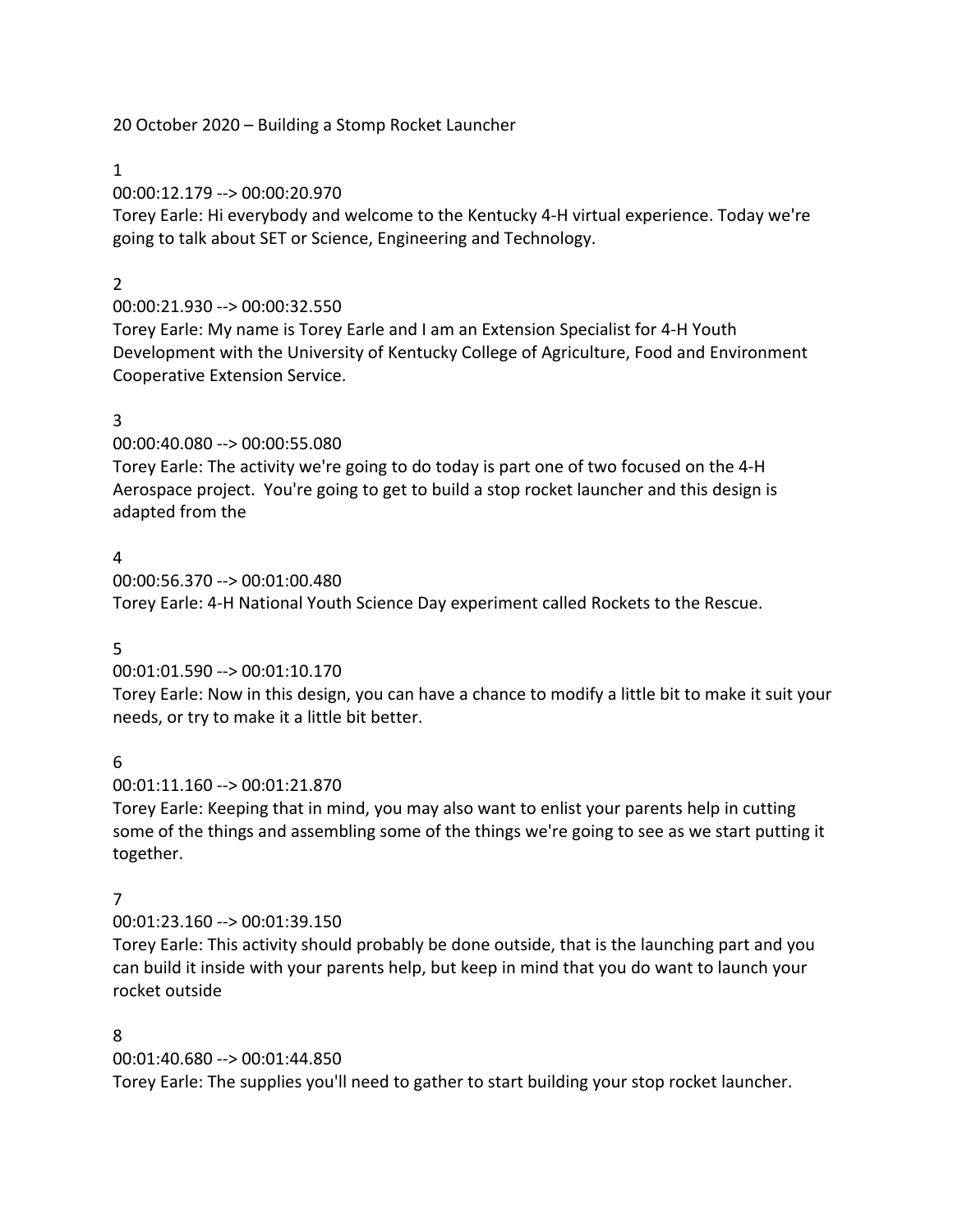9

00:01:46.170 --> 00:02:00.810

Torey Earle: Are here on the table, and I'll go through and explain some things about each one of them in total, you will need a four-foot piece of Schedule 40, ½" PVC pipe.

### 10

00:02:01.890 --> 00:02:12.120

Torey Earle: Pipe you'll need to cut it into 3 - twelve-inch sections, 2 - five inch sections and 1 two inch section.

### 11

00:02:13.590 --> 00:02:18.510 Torey Earle: In addition to that, you'll need two ½" PVC tees.

## 12

00:02:19.530 --> 00:02:28.260 Torey Earle: You'll need two ½" PVC in caps and you'll need one ½" PVC coupler

## 13

00:02:29.490 --> 00:02:31.710 Torey Earle: In addition to that, you'll need a two-liter bottle.

### 14

00:02:33.750 --> 00:02:40.230

Torey Earle: A tape measure in order to cut the longer or mark and cut a longer piece of PVC pipe.

# 15

00:02:41.610 --> 00:02:56.310

Torey Earle: And I recommend having a roll of electrical tape as well. The electrical tape can be used to help seal your launcher together as we are not going to glue any of the parks, but we're just going to see them if you need to.

## 16 00:02:57.450 --> 00:02:58.830 Torey Earle: Now, and assembling

### 17

00:03:01.980 --> 00:03:22.950

Torey Earle: Our stomp rocket launcher. The first step we're going to do is take one of the 12 inch pieces of  $\frac{1}{2}$ " PVC and we're going to insert it into the mouth of our two-liter bottle. This is going to act as the propulsion system for our rocket. It's what's going to make it go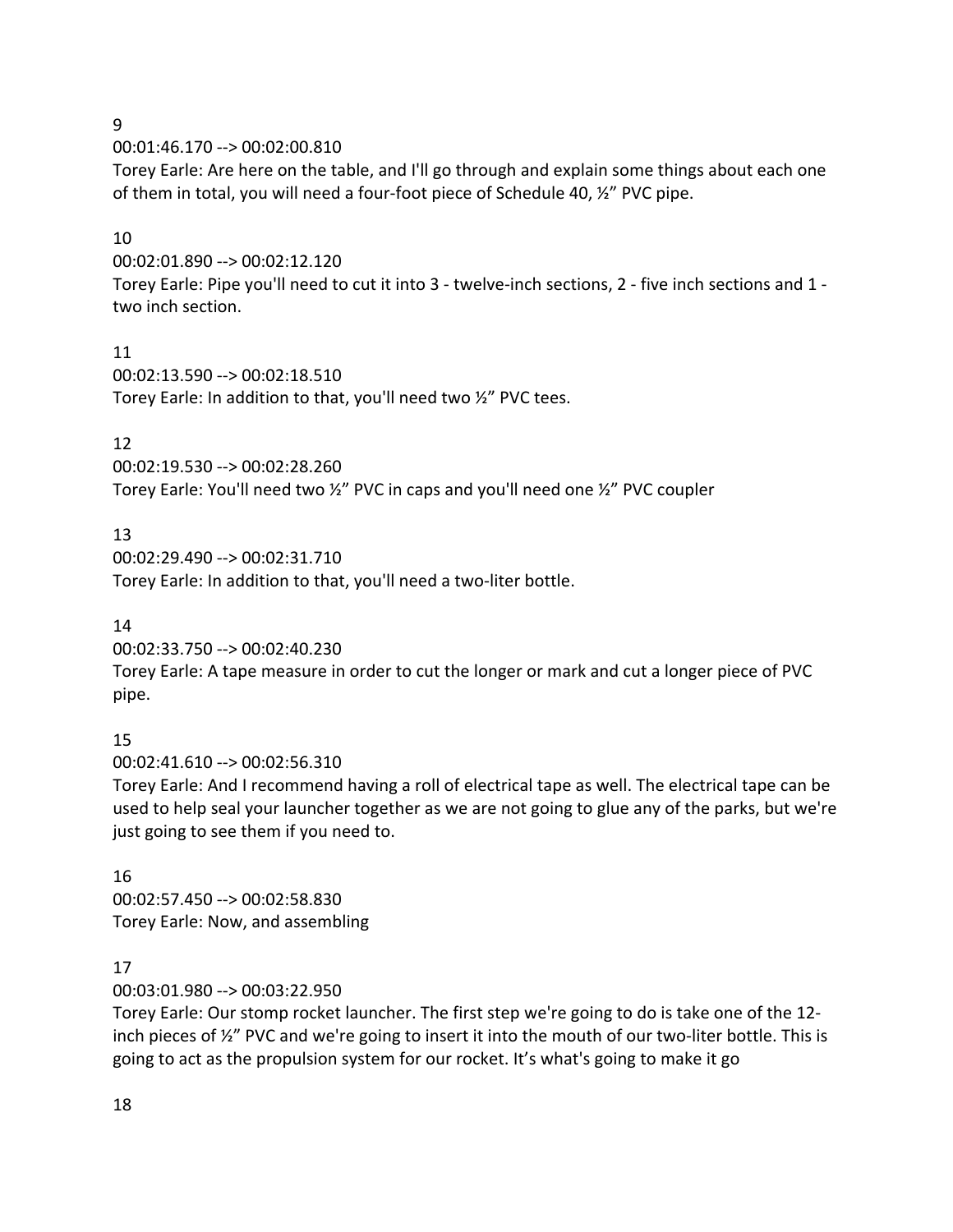00:03:25.320 --> 00:03:30.810 Torey Earle: And to keep it sealed up well, what I recommend is taking your electrical tape.

19 00:03:32.130 --> 00:03:33.570 Torey Earle: wrapping it around.

20 00:03:35.580 --> 00:03:36.690 Torey Earle: The mouth of the bottle.

21 00:03:38.100 --> 00:03:39.300 Torey Earle: And on to

22 00:03:40.590 --> 00:03:42.240 Torey Earle: The piece of PVC pipe.

23

00:03:44.310 --> 00:03:56.880

Torey Earle: So it forms a seal like that the pipe will not come out. Now I do recommend the electrical tape also because it's easy to remove. Because what you're going to do to launch your rocket

24

00:03:58.080 --> 00:04:07.500 Torey Earle: It's literally a stop rocket, you are going to stop on this two-liter bottle. When you do that will force air out through here and into the rest of our launcher.

25 00:04:11.430 --> 00:04:13.200 Torey Earle: To complete the rest of our launcher.

26 00:04:14.400 --> 00:04:17.880 Torey Earle: We're going to take one PVC tee

27 00:04:20.160 --> 00:04:25.290 Torey Earle: Put one of the five-inch pieces of PVC that you cut into one end of it.

28 00:04:26.580 --> 00:04:32.880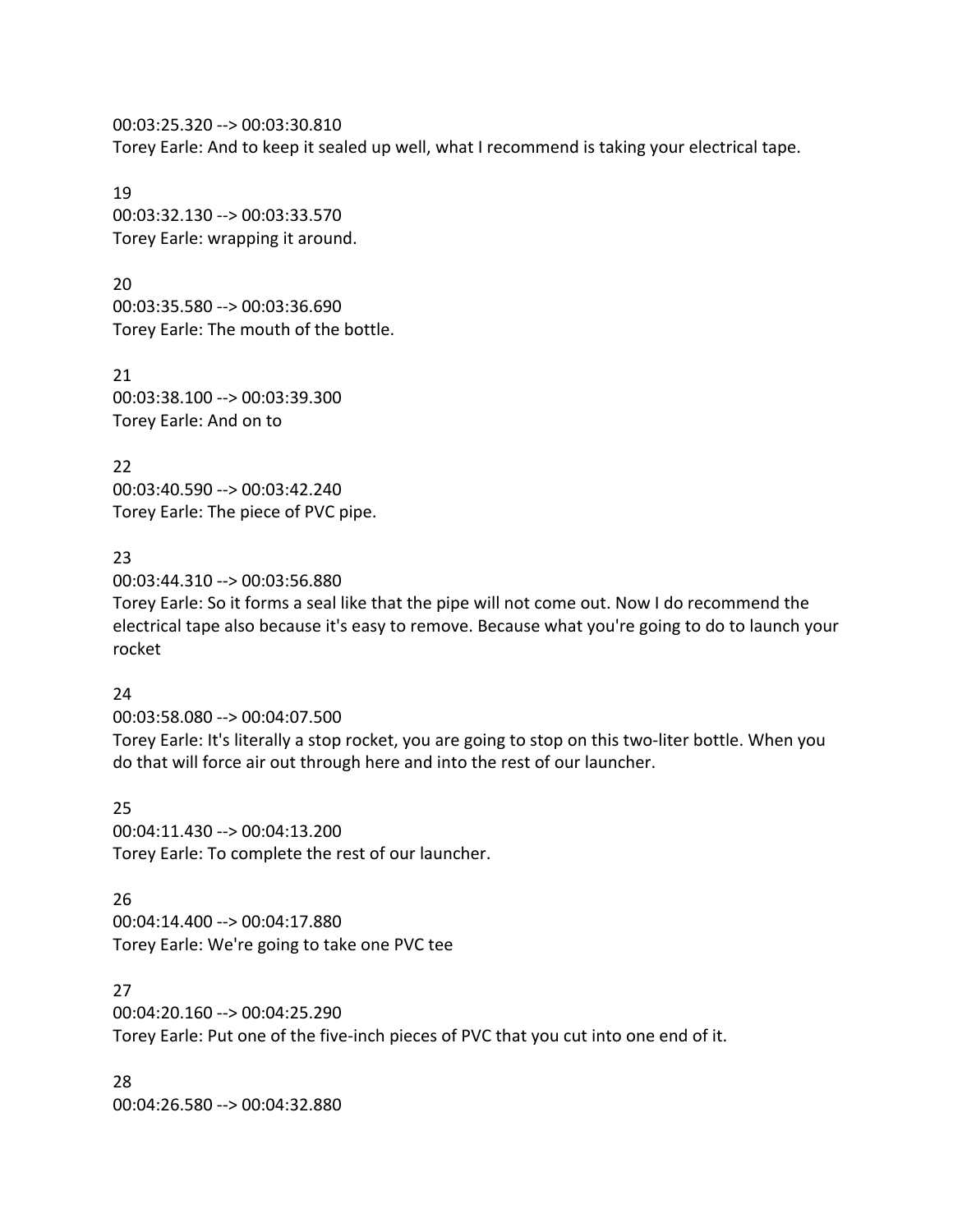Torey Earle: But the other five-inch piece of the PVC that you put into the other end of that tee. So it looks like this.

29

00:04:34.860 --> 00:04:43.110

Torey Earle: We don't want air to escape. So we're going to close up the ends with a two PVC in caps.

30 00:04:45.030 --> 00:04:45.600 Torey Earle: Like that.

31

00:04:48.450 --> 00:04:54.450 Torey Earle: Then we're going to set this to the side and we're going to take our other PVC tee.

### 32

00:04:56.070 --> 00:05:02.190 Torey Earle: And we're going to put the two-inch piece of PVC pipe that you cut into one end of it.

## 33

00:05:03.870 --> 00:05:08.580 Torey Earle: And we're going to insert that into the tee with the to five-inch pieces on it.

### 34

00:05:11.040 --> 00:05:11.700 Torey Earle: Next,

35

00:05:13.170 --> 00:05:20.760 Torey Earle: We will take one of our 12-inch piece of PVC and inserted into the other end of that tee

### 36

00:05:22.290 --> 00:05:25.410 Torey Earle: Then we'll put our coupler onto the end of that.

37

00:05:27.900 --> 00:05:29.700 Torey Earle: This is the base of our launcher.

38 00:05:30.870 --> 00:05:34.680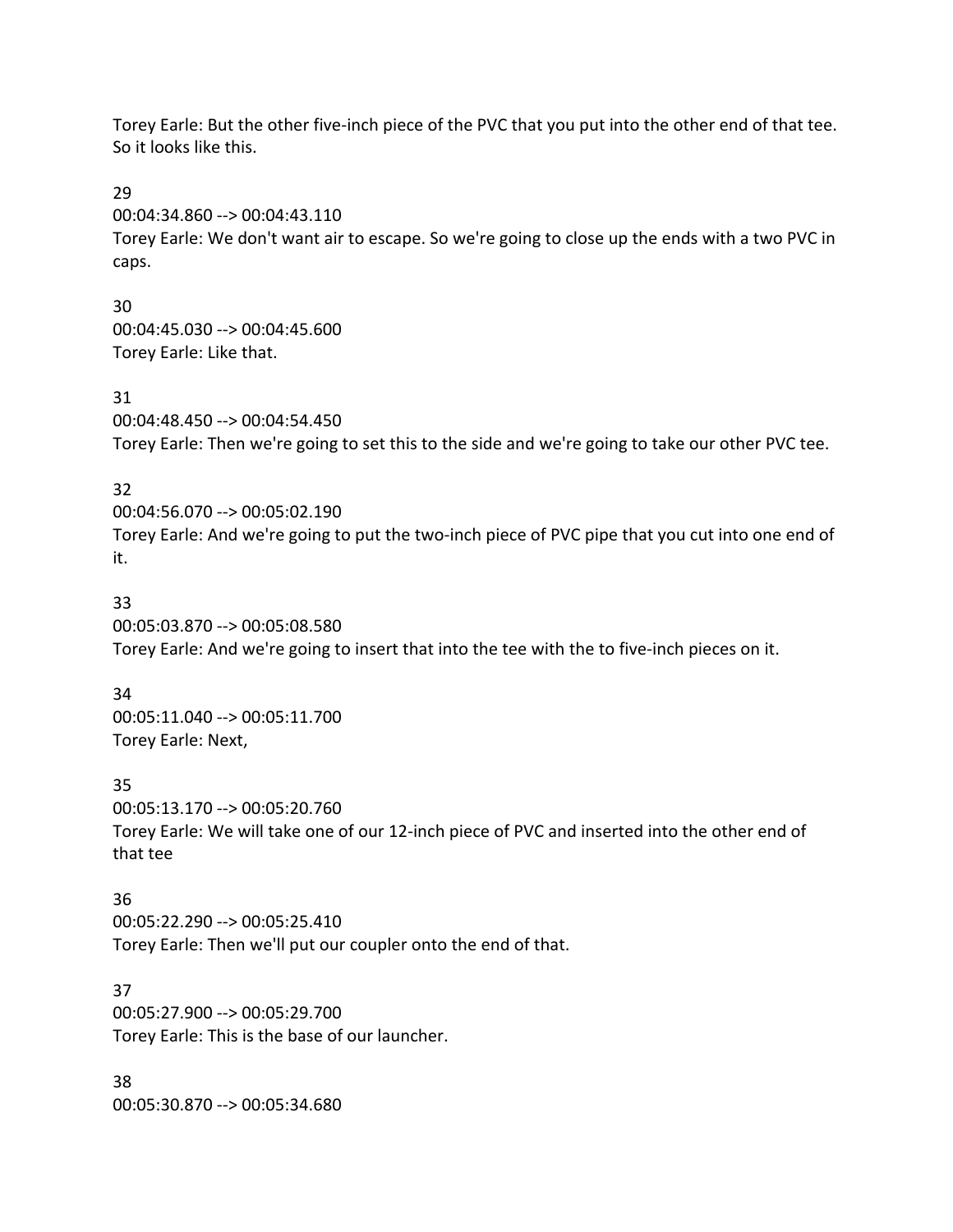Torey Earle: Now all we have to do is attach our propulsion system.

#### 39

00:05:36.930 --> 00:05:44.670 Torey Earle: Which we made all ago with our two-liter bottle. So, all this just slips together.

### 40

00:05:46.170 --> 00:05:54.840

Torey Earle: Chances are, you will not have to take any of this because stomping on this will be quick enough that you won't have to worry about air leaking out

#### 41

00:05:56.760 --> 00:06:00.930 Torey Earle: What about this last piece 12-inch piece of PVC pipe.

## 42

00:06:02.190 --> 00:06:03.630 Torey Earle: We're going to insert it

### 43

00:06:04.920 --> 00:06:10.680 Torey Earle: Into the top of that tee by that and this way.

### 44

00:06:12.720 --> 00:06:14.130 Torey Earle: You can move it back and forth.

### 45

00:06:15.360 --> 00:06:30.600

Torey Earle: And this serves as our launch tube for the high-powered paper rockets that we will make In segment two of this 4-H Aerospace Kentucky Virtual Experience.

### 46

00:06:33.330 --> 00:06:43.170 Torey Earle: You have now completed the assembly of your stomp rocket launcher and we're ready to move to part two.

### 47

00:06:44.820 --> 00:06:49.770 Torey Earle: Which will be our next segment on building a high-powered paper rocket

48 00:06:51.030 --> 00:07:02.880